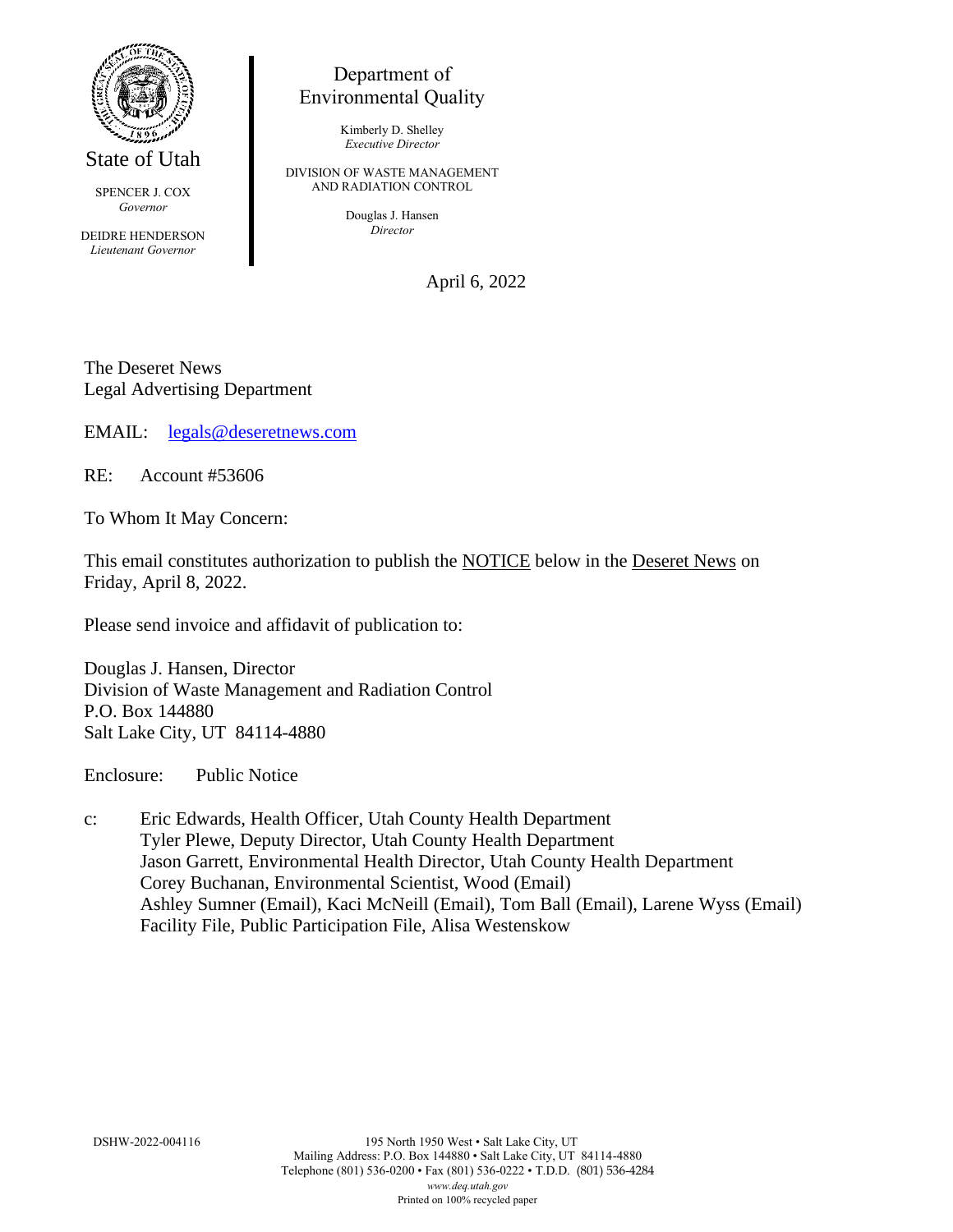

State of Utah

SPENCER J. COX *Governor*

DEIDRE HENDERSON *Lieutenant Governor*

## Department of Environmental Quality

Kimberly D. Shelley *Executive Director*

DIVISION OF WASTE MANAGEMENT AND RADIATION CONTROL

> Douglas J. Hansen *Director*

> > April 6, 2022

The Salt Lake Tribune Legal Advertising Department

EMAIL: [legals@sltrib.com](mailto:legals@sltrib.com)

RE: Account #SLT0010250

To Whom It May Concern:

This email constitutes authorization to publish the NOTICE below in the Salt Lake Tribune on Sunday, April 10, 2022.

Please send invoice and affidavit of publication to:

Douglas J. Hansen, Director Division of Waste Management and Radiation Control P.O. Box 144880 Salt Lake City, UT 84114-4880

Enclosure: Public Notice

c: Eric Edwards, Health Officer, Utah County Health Department Tyler Plewe, Deputy Director, Utah County Health Department Jason Garrett, Environmental Health Director, Utah County Health Department Corey Buchanan, Environmental Scientist, Wood (Email) Ashley Sumner (Email), Kaci McNeill (Email), Tom Ball (Email), Larene Wyss (Email) Facility File, Public Participation File, Alisa Westenskow,,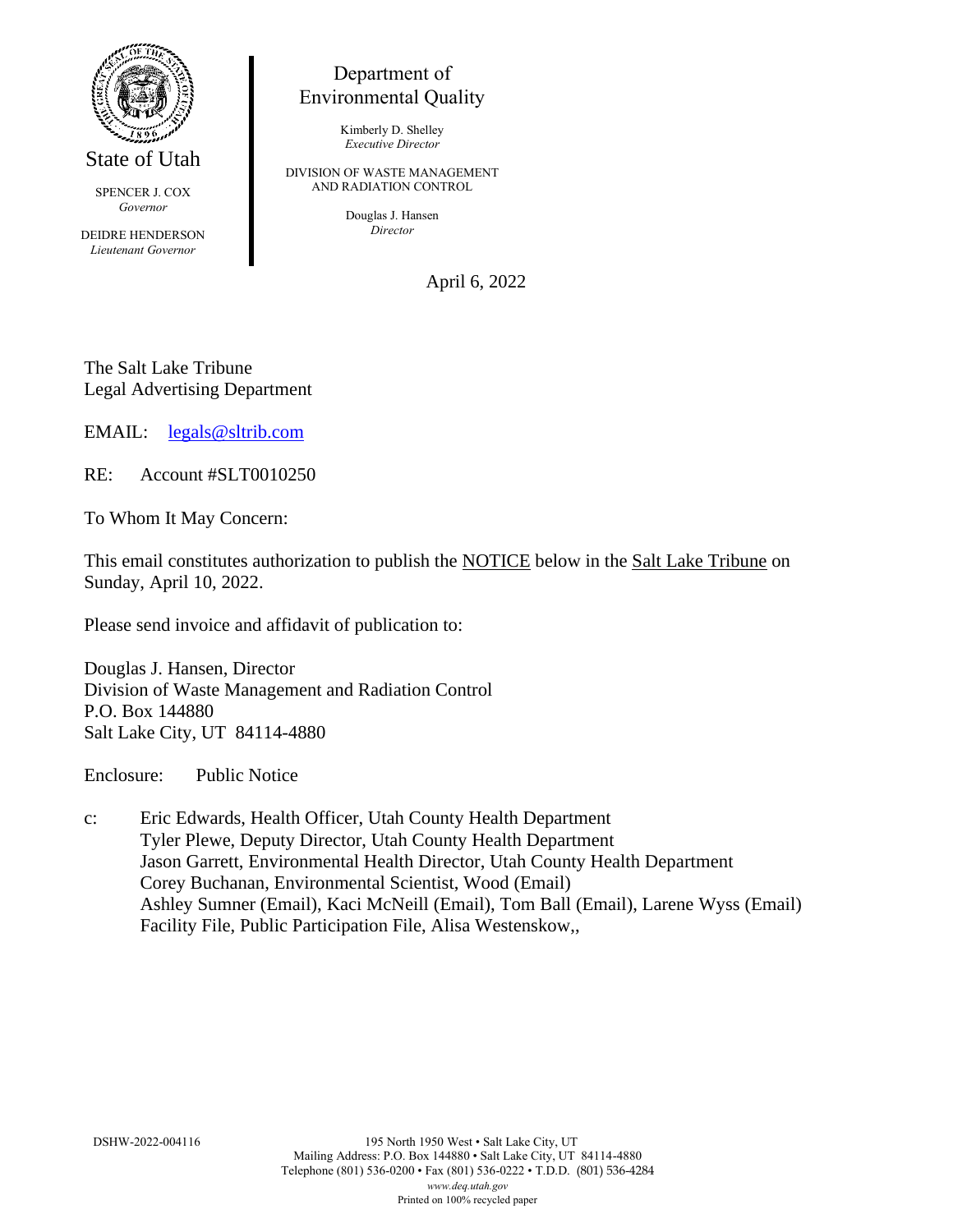

State of Utah

SPENCER J. COX *Governor*

DEIDRE HENDERSON *Lieutenant Governor*

## Department of Environmental Quality

Kimberly D. Shelley *Executive Director*

DIVISION OF WASTE MANAGEMENT AND RADIATION CONTROL

> Douglas J. Hansen *Director*

> > April 6, 2022

The Daily Herald Legal Advertising Department

EMAIL: [dhlegals@heraldextra.com](mailto:dhlegals@heraldextra.com)

RE: Acct #U51160

To Whom It May Concern:

This email constitutes authorization to publish the NOTICE below in the Daily Herald on Friday, April 8, 2022.

Please send invoice and affidavit of publication to:

Douglas J. Hansen, Director Division of Waste Management and Radiation Control P.O. Box 144880 Salt Lake City, UT 84114-4880

Enclosure: Public Notice

c: Eric Edwards, Health Officer, Utah County Health Department Tyler Plewe, Deputy Director, Utah County Health Department Jason Garrett, Environmental Health Director, Utah County Health Department Corey Buchanan, Environmental Scientist, Wood (Email) Ashley Sumner (Email), Kaci McNeill (Email), Tom Ball (Email), Larene Wyss (Email) Facility File, Public Participation File, Alisa Westenskow